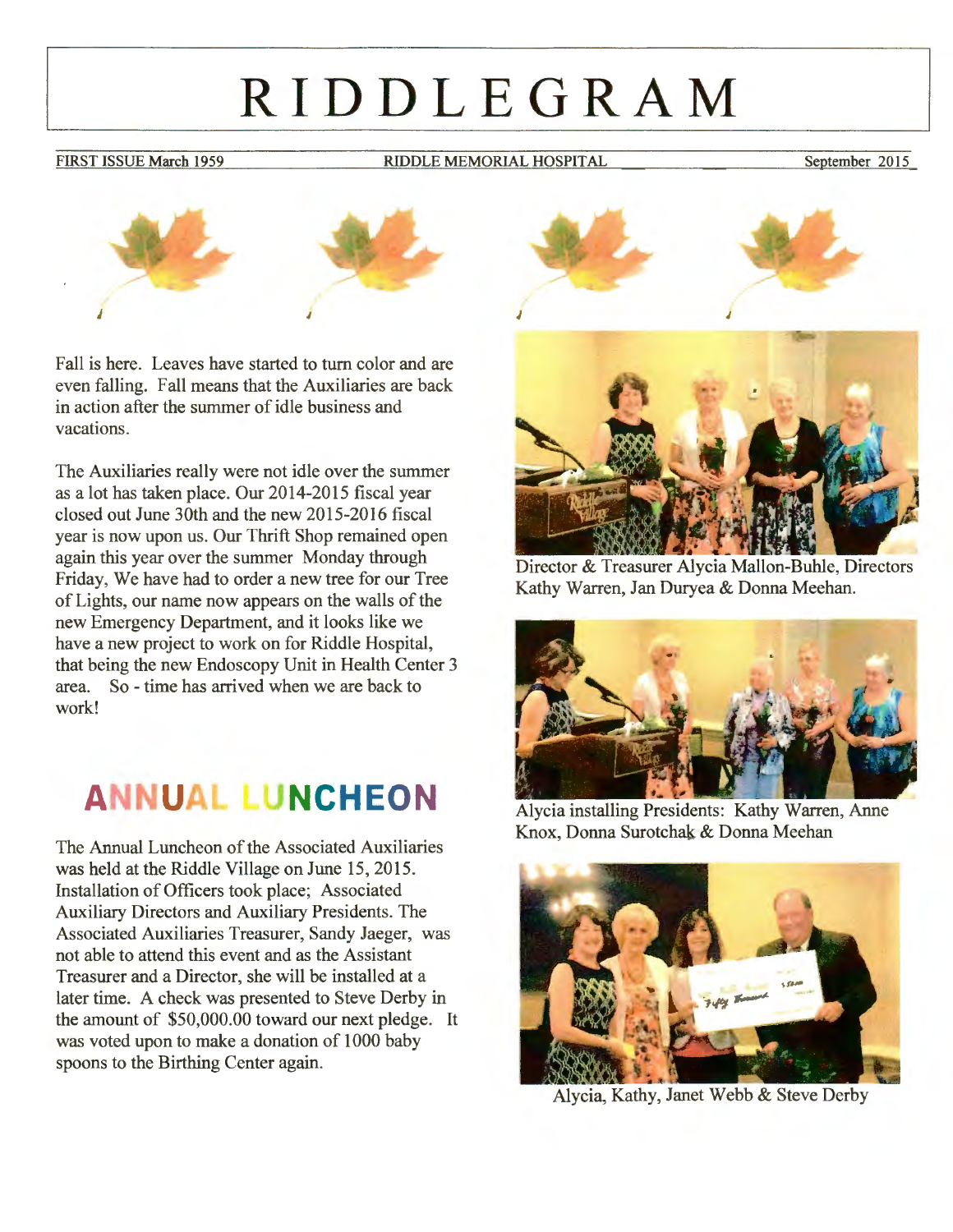#### **SPOONS for the BIRTHING CENTER**

1000 feeding spoons were ordered and have arrived. They were delivered to the Birthing Center and a thank you note received from Barbara Kurtz, Nurse Manager. They are given to each mother upon her departure along with other materials from the Department.

They are engraved with: 'Congratulations, Auxiliaries of Riddle Hospital' and there is a card enclosed that reads: 'Congratulations and Best Wishes, Associated Auxiliaries of Riddle Hospital.'



#### **TREE OF LIGHTS**



Tree of Lights event will soon be here, (December 7, 2015). Meetings have already taken place and a new tree has been ordered. There will be some new wreaths as well.

Spread the word please and if you can think of someone that might be willing to sponsor a wreath, or even wish to receive our flyer for lights/wreaths, please let Peggy know in the office and a letter and/or flyer will be sent to them.

The Star has already been taken by Shirley Cook in Memory of her dear hubby, Harvey. Thank you Shirley



We are now making appointments for Health Center 3 Lobby for sales for the 2016 season. If you have not made them for your Auxiliary, please let me know and we can help you. We know what dates have been taken and what is available.

Jan Duryea, Ways & Means



#### **FALL FALL FALL FALL FALL**

Main Line 5 held their first meeting, getting ready for their next event. If you know of an author of a good book and that author lives within a fair distance and also does speaking engagements, we would love your suggestions. Share with us please! Let Peggy in the office know! Thanks.

#### **NEW VP IN PLACE**

As you know, Dr. Anne Marie Brooks retired in April from Riddle Hospital. Her replacement is in place. Our new Vice President of Patient Care Services at Riddle is **Rosi Wurster,** BSN, RN, MPH, CEN, NEA-BC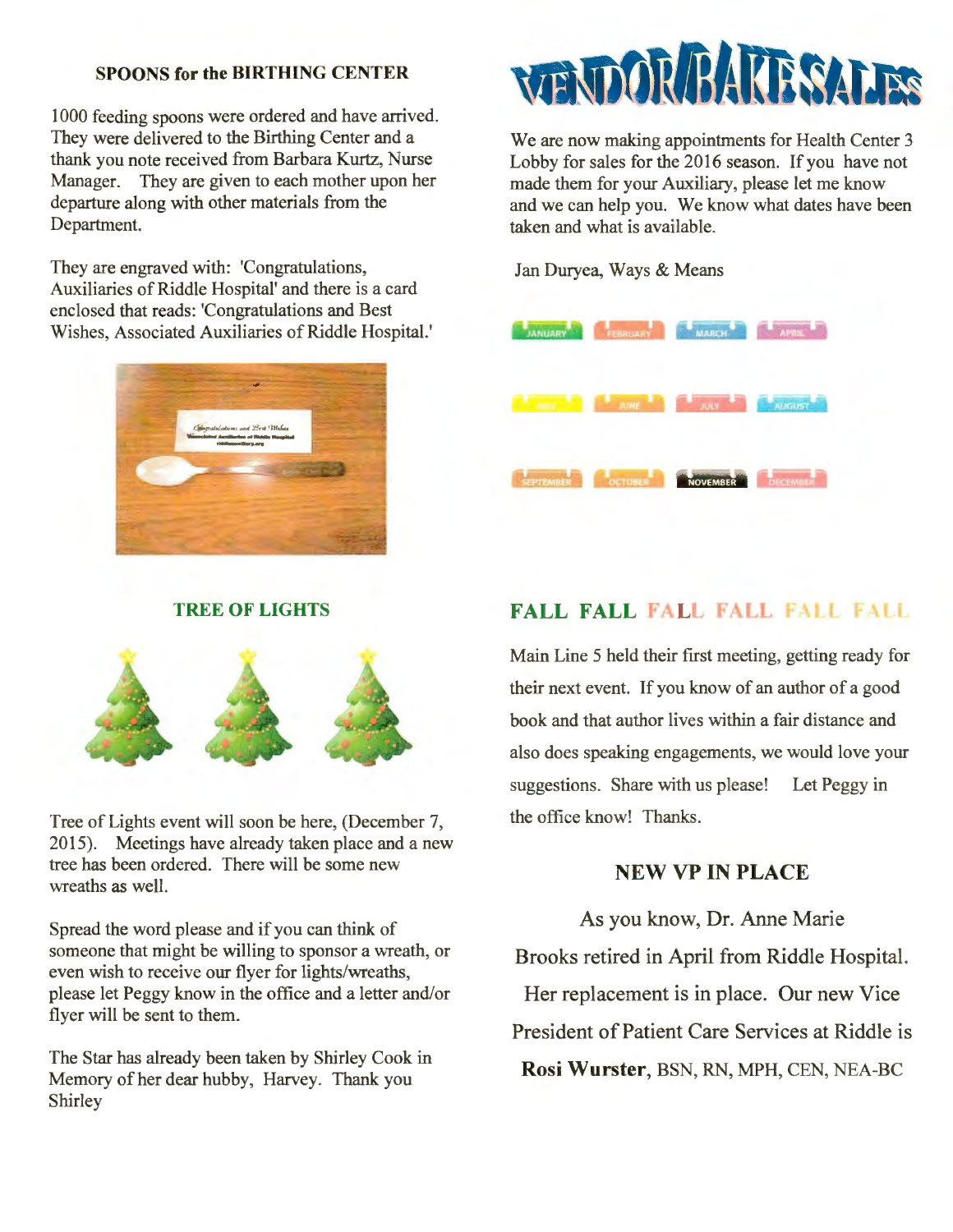

One of the new signs in the Emergency Department Our single plaque (pictured above) is in the hall on your way to the Rapid Evaluation Unit.



Large Plaque placed in the new ER waiting room.



Go by sometime and see this beautiful wall of plaques and everyone that has contributed to the Emergency Department.

#### *Mrs.* **GEORGIA LEE**

On September 21, 2015, Mrs. Georgia Lee was presented with a Man O'War horse head from the Associated Auxiliaries On this was a plaque that read: Georgia Lee

> Honorary Member Associated Auxiliaries 2015

At 102 years of age, she was pleased and excited. She even kissed the horse. Georgia is the only living relative of Mr. Sam Riddle, that we know of. She is a niece of Mr. Riddle and resides at Riddle Village. This lady is amazing for her age and she is getting great care at the Riddle Village and the love and care that she so deserves from her niece, Sarah Caldwell.



Georgia Lee with her Man O'War Horses Head September 21, 2015